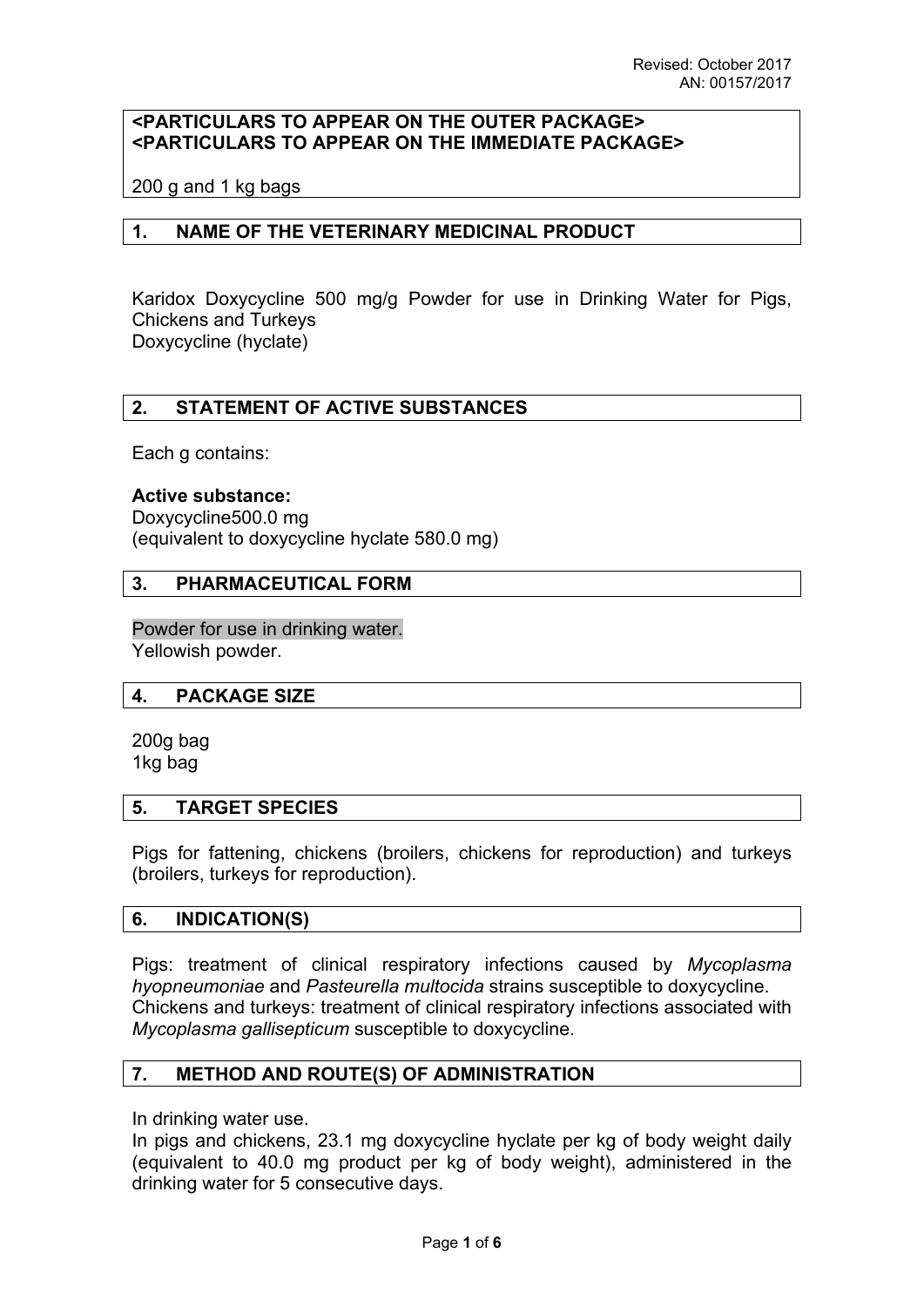In turkeys, 28.8 mg doxycycline hyclate per kg of body weight daily (equivalent to 50.0 mg product per kg of body weight), administered in the drinking water for 5 consecutive days.

Based on the recommended dose, and the number and weight of the animals to be treated, the exact daily amount of the veterinary product should be calculated according to the following formula:

| mg product / kg body                        |  | Mean body weight (kg) of | $=$ mg        |
|---------------------------------------------|--|--------------------------|---------------|
| weight / day                                |  | animals to be treated    | product per l |
| Mean daily water consumption (I) per animal |  |                          | drinking      |
|                                             |  |                          | water         |

To ensure a correct dosage body weight should be determined as accurately as possible. The uptake of medicated water is dependent on the clinical condition of the animals. In order to obtain the correct dosage, the concentration in drinking water may have to be adjusted.

The use of suitably calibrated weighing equipment is recommended if part packs are used. The daily amount is to be added to the drinking water such that all medication will be consumed in 24 hours. It is recommended to prepare a concentrated pre-solution and to dilute this further to therapeutic concentrations if required. Alternatively, the concentrated solution can be used in a proportional water medicator.

Medicated water should be refreshed every 24 hours. The medicated water should be the only source of drinking water, throughout the treatment period. The medicated water must not be prepared or stored in a metal container.

The maximum solubility of the product in water is 72 g/L. Solubility of the product is pH dependent and it will precipitate if it is mixed in an alkaline solution.

# **8. WITHDRAWAL PERIOD**

Withdrawal period: Pigs:Meat and offal:4 days Chickens:Meat and offal:5 days Turkeys:Meat and offal:12 days

Not for use in birds producing or intended to produce eggs for human consumption.

# **9. SPECIAL WARNING(S), IF NECESSARY**

# **Special warnings for each target species**

The uptake of medication by animals can be altered as a consequence of illness. In case of insufficient uptake of drinking water, animals should be treated parenterally.

Under-dosing and/or treating for an insufficient length of time are considered to promote the development of resistance in bacteria and should be avoided.

### **Special precautions for use**

**Special precautions for use in animals:**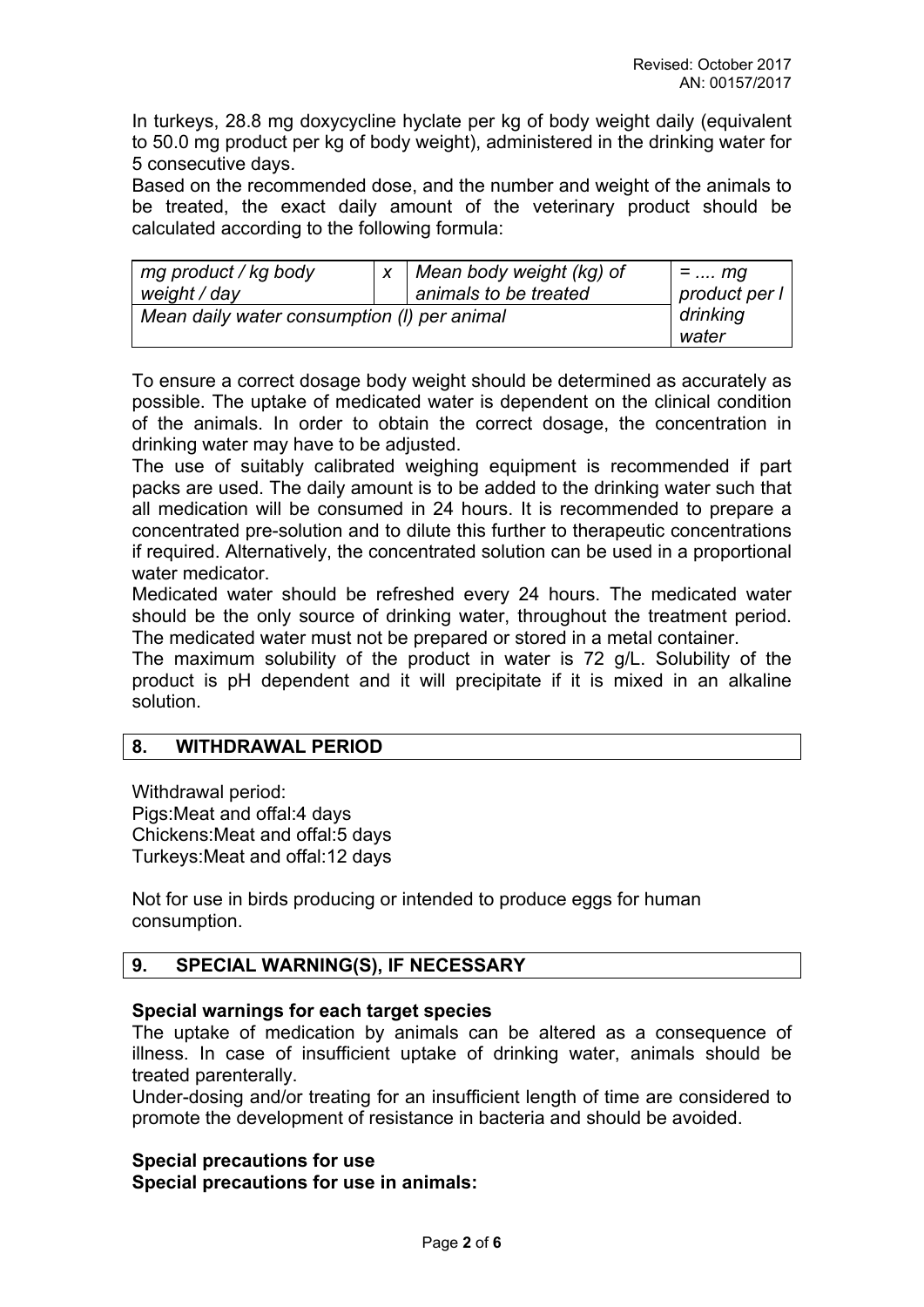Inappropriate use of the product may increase the prevalence of bacteria resistant to tetracycline due to the potential for cross resistance.

Use of the product should be based on susceptibility testing of the bacteria isolated from the animal. If this is not possible, therapy should be based on local (regional, farm level) epidemiological information about susceptibility of the target bacteria.

The safety of the product has not been established in piglets before weaning. Avoid administration in oxidised drinking equipment.

Do not use when tetracycline resistance has been detected in the herd/flock due to the potential for cross resistance.

Due to likely variability (time, geographical) in the occurrence of resistance of bacteria for doxycycline, bacteriological sampling and susceptibility testing are recommended.

A high resistance rate of *E.coli*, isolated from chickens, against tetracyclines has been documented. Therefore the product should be used for the treatment of infections caused by *E.coli* only after susceptibility testing has been carried out.

As eradication of the target pathogens may not be achieved, medication should therefore be combined with good management practices, e.g. good hygiene, proper ventilation, no overstocking.

## **Special precautions to be taken by the person administering the veterinary medicinal product to animals:**

During preparation and administration direct contact of the product with the skin, eyes and mucous membranes and inhalation of dust particles should be avoided.

People with known hypersensitivity to tetracyclines should avoid contact with the veterinary medicinal product.

Personal protective equipment consisting of protective gloves (e.g. rubber or latex), goggles and an appropriate dust mask (either a disposable half-mask respirator conforming to European Standard EN 149 or a non-disposable respirator to European Standard EN 140 with a filter to EN 143) should be worn when handling the veterinary medicinal product. Wash exposed skin after preparation. In case of accidental projection into the eyes, rinse abundantly with water. Do not smoke, eat or drink when handling the product.

In case of accidental ingestion, seek medical advice immediately and show the package leaflet or the label to the physician. Inflammation of the face, lips or eyes or respiratory difficulties are the most serious signs which require urgent medical attention.

# **Use during pregnancy, lactation or lay:**

Laboratory studies in rats and rabbits have not produced any evidence of a teratogenic, foetotoxic, maternotoxic effects.

The safety of the veterinary medicinal product has not been established in pregnant or lactating sows. The use is not recommended during pregnancy and lactation. Do not use in birds in lay and within 4 weeks before the onset of the laying period.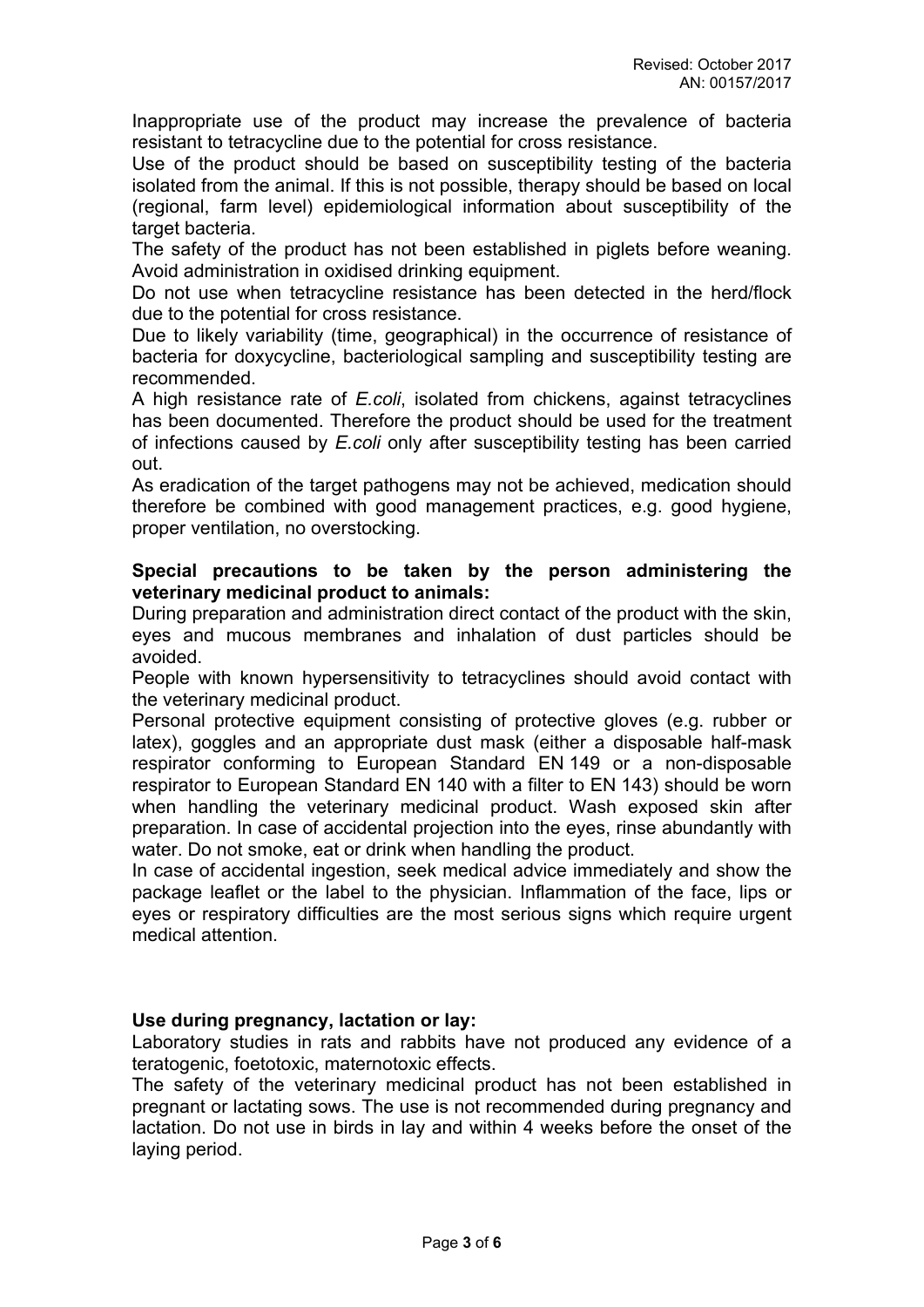### **Interaction with other medicinal products and other forms of interaction:**

Do not administer concurrently with feed overloaded with polyvalent cations such as  $Ca^{2+}$ , Mg<sup>2+</sup>, Zn<sup>2+</sup> and Fe<sup>3+</sup> because the formation of doxycycline complexes with these cations is possible. It is advised that the interval between administration of other products containing polyvalent cations should be 1-2 hours because they limit the absorption of tetracycline.

Do not administer together with antacids, kaolin or iron preparations.

Do not administer in conjunction with bactericidal antibiotics such as betalactams as tetracyclines are bacteriostatic antimicrobials.

Doxycycline increases the action of anticoagulants.

### **Overdose (symptoms, emergency procedures, antidotes), if necessary:**

During the target animal tolerance study, no adverse effect was observed even at the fivefold therapeutic dose administered for two times the recommended duration in either target animal species.

If suspected toxic reactions do occur due to extreme overdose, the medication should be discontinued and appropriate symptomatic treatment should be initiated if necessary.

### **Incompatibilities:**

Doxycycline may form insoluble complexes with divalent ions, especially iron or calcium, zinc and magnesium.

Do not mix with any other veterinary medicinal product.

## **10. EXPIRY DATE**

Do not use this veterinary medicinal product after the expiry date which is stated on the bag after EXP. The expiry date refers to the last day of that month. EXP {month/year} Once opened use within…

Once diluted use within…

# **11. SPECIAL STORAGE CONDITIONS**

Do not store above 25ºC.

### **12. SPECIAL PRECAUTIONS FOR THE DISPOSAL OF UNUSED PRODUCTS OR WASTE MATERIALS, IF ANY**

Medicines should not be disposed of via wastewater.

Ask your veterinary surgeon how to dispose of medicines no longer required. These measures should help to protect the environment.

### **13. THE WORDS "FOR ANIMAL TREATMENT ONLY" AND CONDITIONS OR RESTRICTIONS REGARDING SUPPLY AND USE, if applicable**

For animal treatment only. To be supplied only on veterinary prescription.

### **14. THE WORDS "KEEP OUT OF THE SIGHT AND REACH OF CHILDREN"**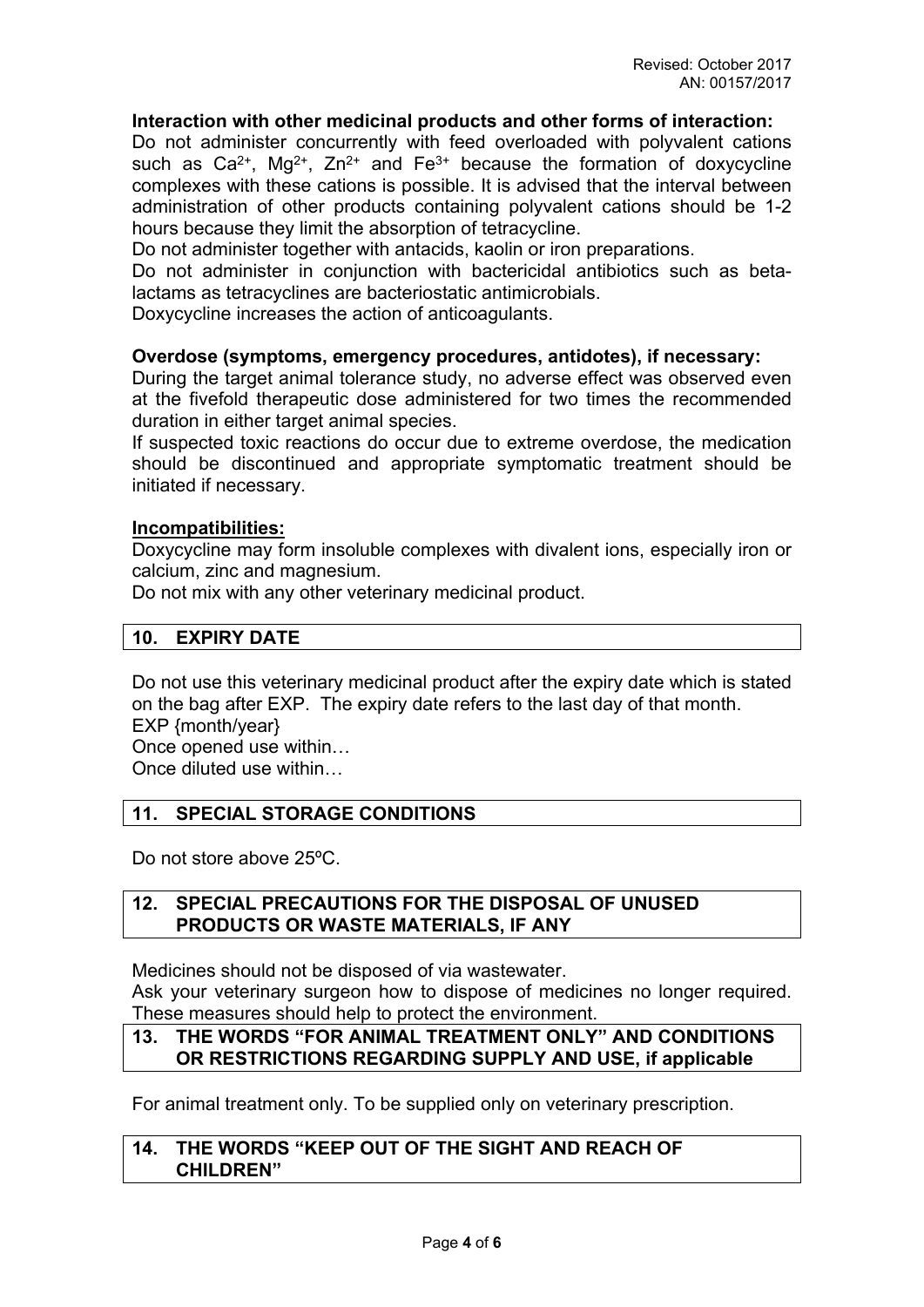Keep out of the sight and reach of children.

## **15. NAME AND ADDRESS OF THE MARKETING AUTHORISATION HOLDER**

Marketing authorisation holder and manufacturer for the batch release: LABORATORIOS KARIZOO, S.A. Polígono Industrial La Borda Mas Pujades, 11-12 08140 – CALDES DE MONTBUI (Barcelona) Spain

### **16. MARKETING AUTHORISATION NUMBER(S)**

Vm 31223/4001

### **17. MANUFACTURER'S BATCH NUMBER**

**Batch** 

### **18. FURTHER INFORMATION**

#### **Contraindications**

Do not use in cases of hypersensitivity to the active substance or to any of the excipient.

Do not use in animals with hepatic dysfunction.

#### **Adverse reactions**

On rare occasions allergic reactions and photosensitivity may occur. If suspected adverse reactions occur, treatment should be discontinued.

The frequency of adverse reactions is defined using the following convention:

- very common (more than 1 in 10 animals treated displaying adverse reaction(s))

- common (more than 1 but less than 10 animals in 100 animals treated)

- uncommon (more than 1 but less than 10 animals in 1,000 animals treated)

- rare (more than 1 but less than 10 animals in 10,000 animals treated)

- very rare (less than 1 animal in 10,000 animals treated, including isolated reports).

If you notice any side effects, even those not already listed in this label-leaflet or you think that the medicine has not worked, please inform your veterinary surgeon.

Alternatively you can report via your national reporting system {national system details}

### **Pack sizes**

Bag of 200 g, Bag of 1 kg. Not all pack sizes may be marketed.